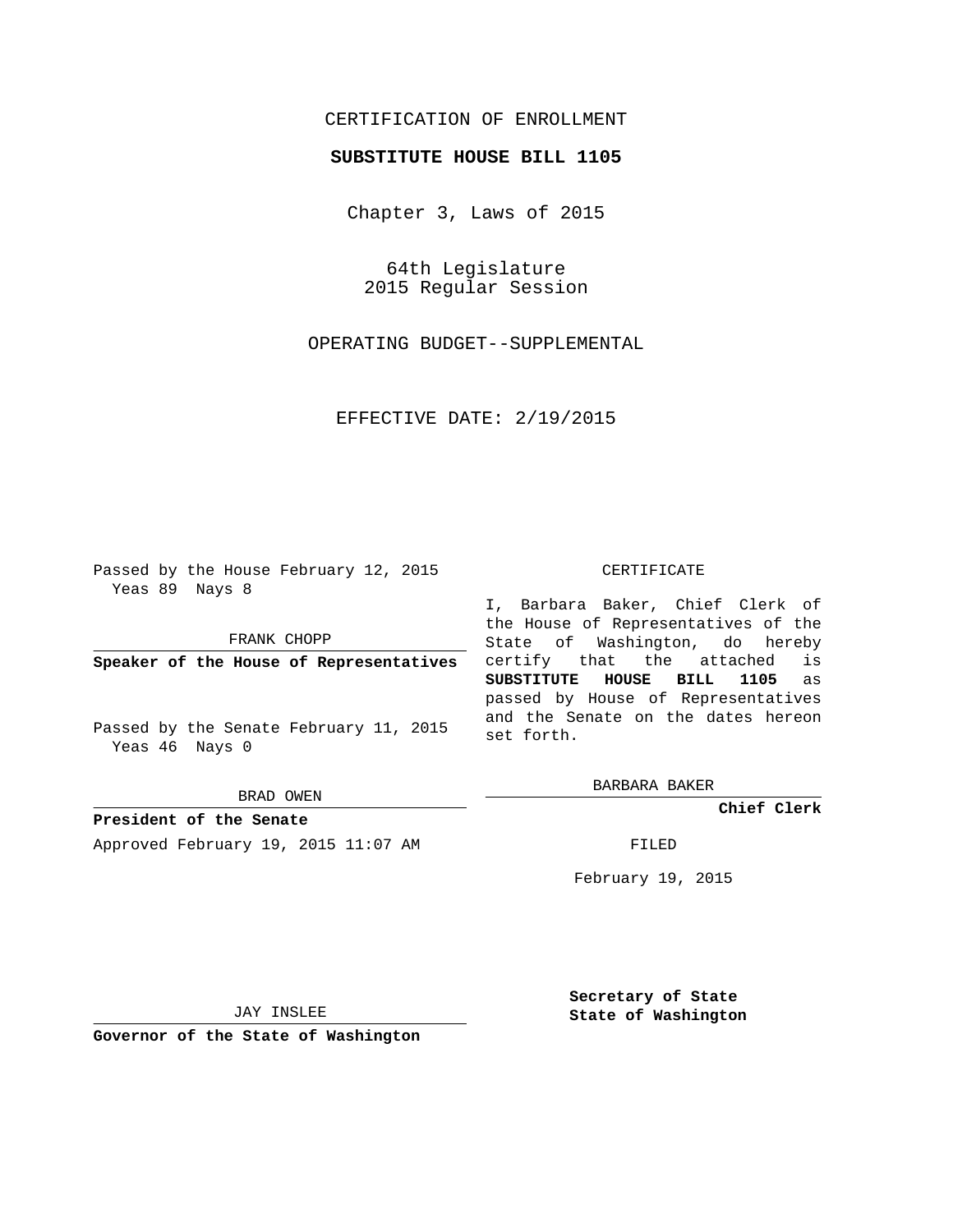#### **SUBSTITUTE HOUSE BILL 1105**

AS AMENDED BY THE SENATE

Passed Legislature - 2015 Regular Session

### **State of Washington 64th Legislature 2015 Regular Session**

**By** House Appropriations (originally sponsored by Representatives Hunter, Ormsby, Sullivan, and Gregerson; by request of Governor Inslee)

READ FIRST TIME 01/29/15.

1 AN ACT Relating to fiscal matters; amending RCW 82.33.020; adding 2 new sections to 2013 2nd sp.s. c 4 (uncodified); making 3 appropriations; and declaring an emergency.

4 BE IT ENACTED BY THE LEGISLATURE OF THE STATE OF WASHINGTON:

#### 5 NEW SECTION. **Sec. 1. FOR THE OFFICE OF THE STATE ACTUARY**

6 General Fund—State Appropriation (FY 2015). . . . . . . . . \$276,000

 The appropriation in this section is subject to the following conditions and limitations: \$276,000 of the general fund—state appropriation for fiscal year 2015 is provided to improve the legislature's access to independent and objective health care 11 actuarial analysis.

### 12 NEW SECTION. **Sec. 2. FOR THE MILITARY DEPARTMENT**

|    | 13 Disaster Response Account-State Appropriation. \$11,460,000  |  |
|----|-----------------------------------------------------------------|--|
|    | 14 Disaster Response Account—Federal Appropriation. \$6,141,000 |  |
| 15 | TOTAL APPROPRIATION. \$17,601,000                               |  |

 The appropriations in this section are subject to the following conditions and limitations: The appropriations are provided solely for disasters declared by the governor and may be spent only with the 19 approval of the office of financial management.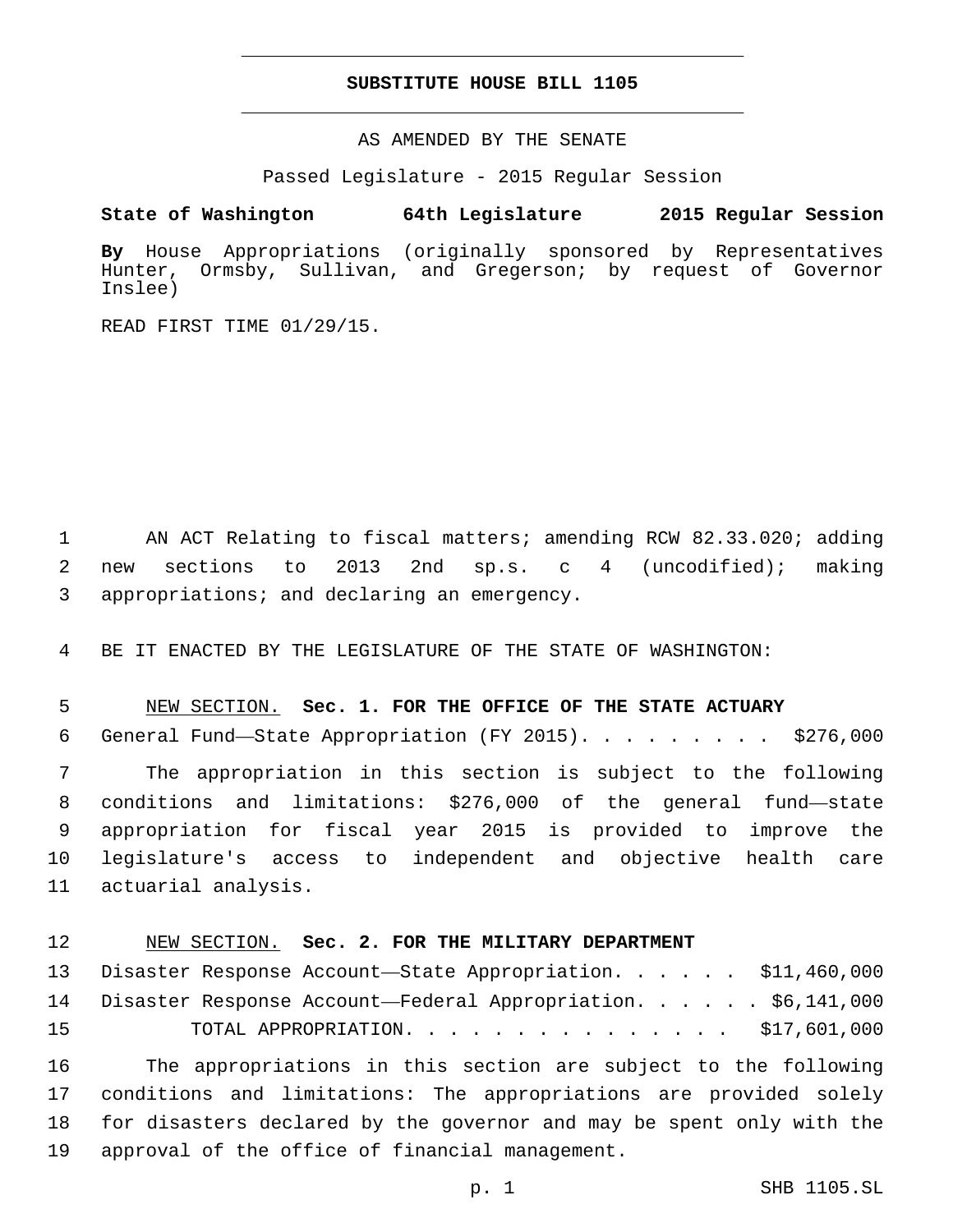NEW SECTION. **Sec. 3. FOR THE DEPARTMENT OF SOCIAL AND HEALTH SERVICES—CHILDREN AND FAMILY SERVICES PROGRAM**

 General Fund—State Appropriation (FY 2015). . . . . . . . \$9,424,000 General Fund—Federal Appropriation. . . . . . . . . . . (\$2,459,000) TOTAL APPROPRIATION. . . . . . . . . . . . . . . . \$6,965,000

 The appropriations in this section are subject to the following conditions and limitations: The amount provided in this section is for increased costs of services for children and families, including 9 supervised visitation and extended foster care.

# NEW SECTION. **Sec. 4. FOR THE DEPARTMENT OF SOCIAL AND HEALTH SERVICES—MENTAL HEALTH DIVISION—COMMUNITY SERVICES**

12 General Fund—State Appropriation (FY 2015). . . . . . . \$11,999,000

 The appropriation in this section is subject to the following 14 conditions and limitations:

 (1) The entire appropriation is provided solely to reimburse regional support networks for increased costs that are not covered under the Medicaid program and that are incurred in order to meet statutory obligations to provide individualized mental health treatment in appropriate settings to individuals who are detained or committed under the involuntary treatment act. Prior to distributing funds to a regional support network requesting reimbursement for costs relative to increased utilization, the department must receive adequate documentation of such increased utilization and costs.

 (2) In addition to those authorized in section 204(1)(d), chapter 221, Laws of 2014, an additional 30 nonforensic beds per day are allocated for use by regional support networks at western state 27 hospital.

 NEW SECTION. **Sec. 5. FOR THE DEPARTMENT OF SOCIAL AND HEALTH SERVICES—MENTAL HEALTH DIVISION—INSTITUTIONAL SERVICES**

General Fund—State Appropriation (FY 2015). . . . . . . . \$8,621,000

 The appropriation in this section is subject to the following 32 conditions and limitations:

 (1) \$1,425,000 of the appropriation is provided solely for the startup and operation of a 30 bed civil ward at western state 35 hospital.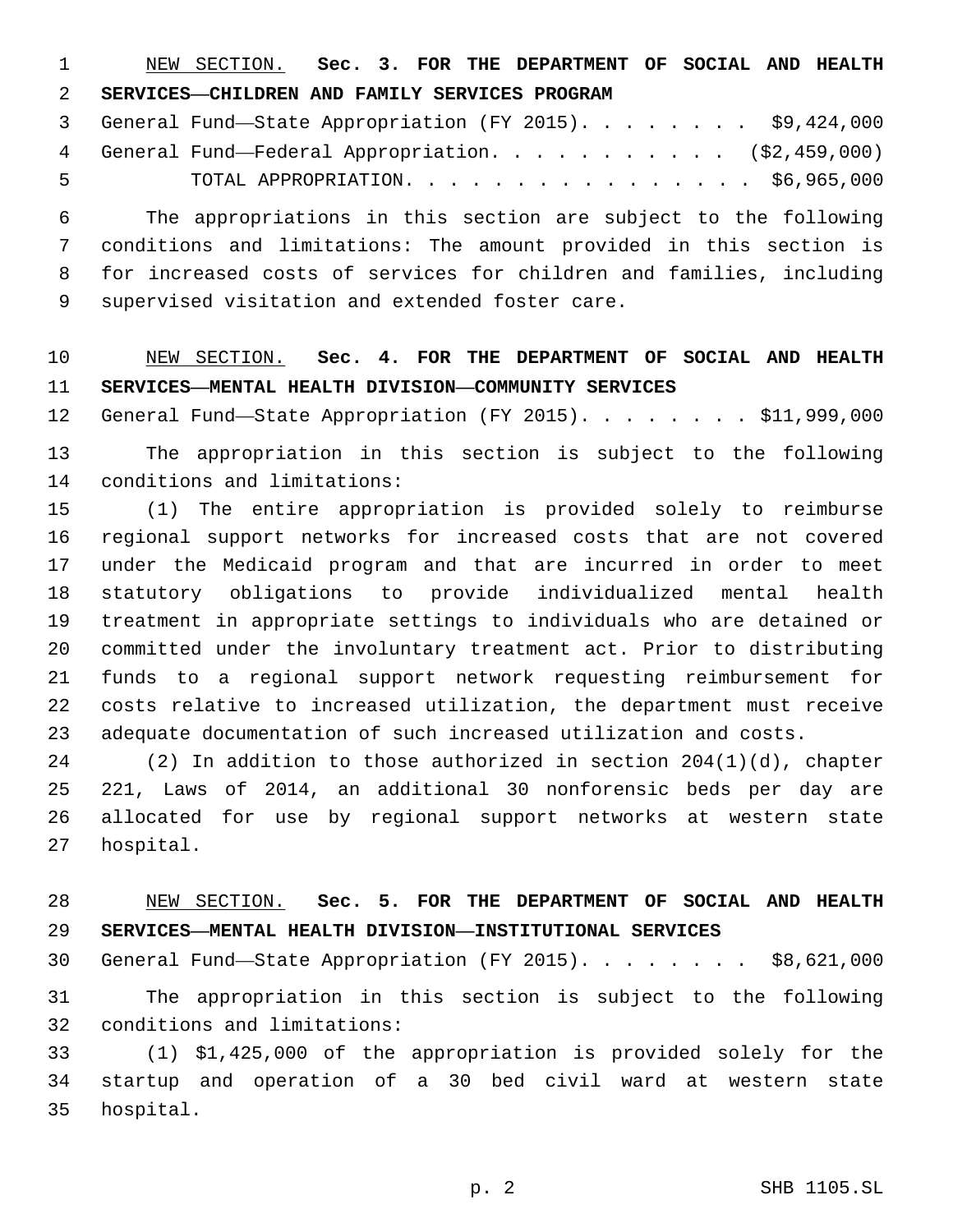(2) \$450,000 of the appropriation is provided solely for the startup and operation of a 15 bed forensic ward at western state 3 hospital.

 (3) \$106,000 of the appropriation is provided solely to increase the number of staff providing competency evaluation services.

 (4) \$339,000 of the appropriation is provided solely for the startup and operation of a psychiatric intensive care unit to provide specialized intensive care to assaultive patients from western and 9 eastern state hospitals.

 (5) \$318,000 of the appropriation is provided solely to expand the use of psychiatric emergency response teams at western and 12 eastern state hospitals.

 (6) \$459,000 of the appropriation is provided solely for assignment pay to improve recruitment and retention of psychiatrists 15 at eastern and western state hospitals.

 (7) \$5,524,000 of the appropriation is provided for covering increased costs of operations at the state hospitals. By April 1, 2015, the department shall prepare and submit to the office of financial management and the fiscal committees of the legislature a staffing plan for the state institutions of the mental health division that will maintain expenditures within appropriated levels.

# NEW SECTION. **Sec. 6. FOR THE DEPARTMENT OF SOCIAL AND HEALTH SERVICES—MENTAL HEALTH DIVISION—PROGRAM SUPPORT**

|    | 24 General Fund—State Appropriation (FY 2015) \$535,000 |  |
|----|---------------------------------------------------------|--|
|    | 25 General Fund—Federal Appropriation. \$115,000        |  |
| 26 | TOTAL APPROPRIATION. \$650,000                          |  |

 The appropriations in this section are subject to the following 28 conditions and limitations:

 (1) \$335,000 of the general fund—state appropriation and the entire general fund—federal appropriation are provided solely for coordination of efforts to meet statutory obligations to provide individualized mental health treatment in appropriate settings to individuals who are detained or committed under the involuntary 34 treatment act.

 (2) \$200,000 of the general fund—state appropriation is provided solely for increasing the number of community competency evaluations that can be done under chapter 284, Laws of 2013 (ESSB 5551).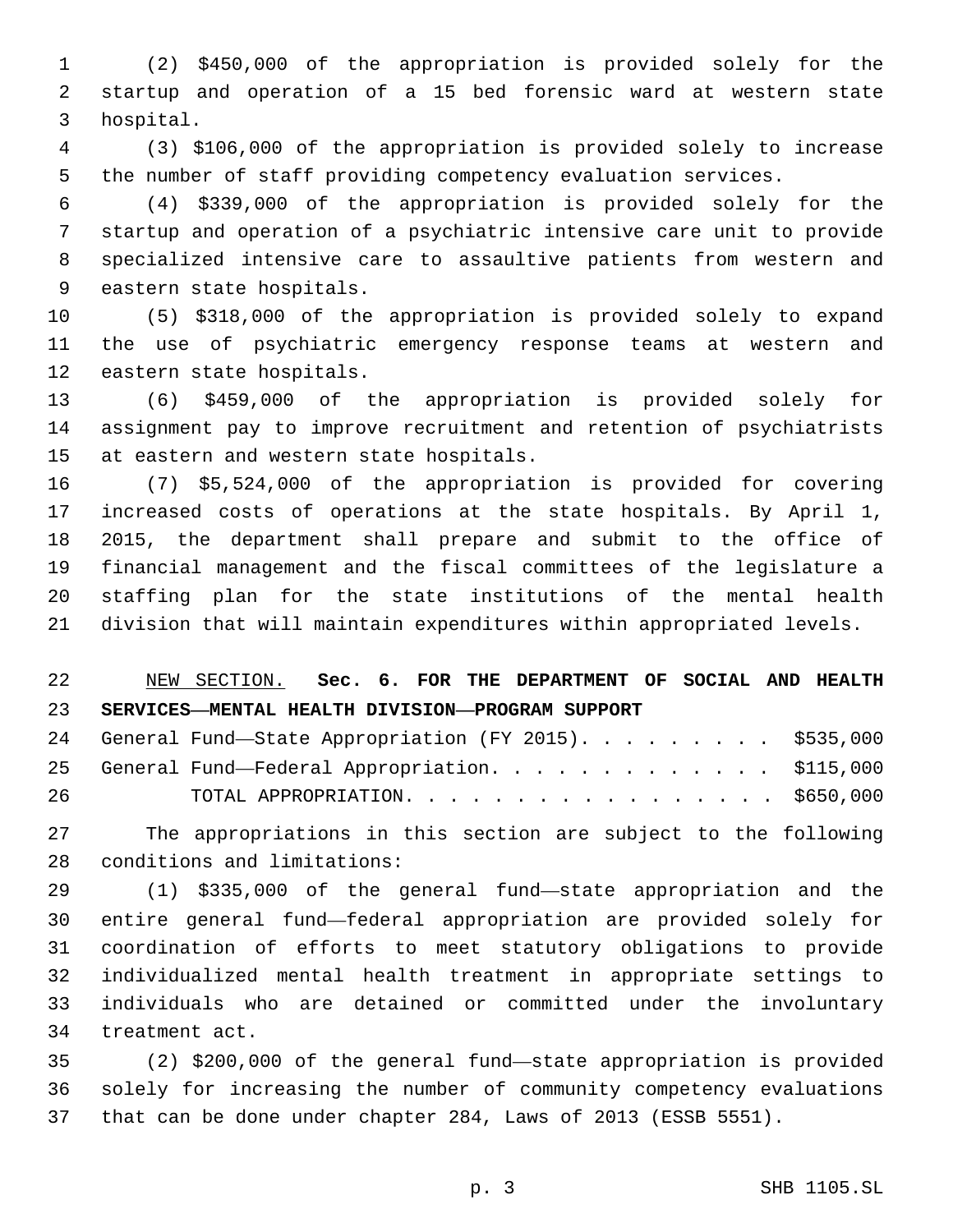| $1 \quad \cdots$ | NEW SECTION. Sec. 7. FOR THE CONSERVATION COMMISSION               |  |
|------------------|--------------------------------------------------------------------|--|
|                  | 2 Budget Stabilization Account Appropriation (FY 2015) \$1,165,000 |  |
|                  | 3 General Fund—Federal Appropriation. \$1,538,000                  |  |
| 4                | TOTAL APPROPRIATION. \$2,703,000                                   |  |

 The appropriations in this section are subject to the following conditions and limitations: The appropriations are provided solely to protect water quality, prevent crop damage, and help landowners recover from losses sustained during the Carlton Complex fire.

| 9 <sup>1</sup> | NEW SECTION. Sec. 8. FOR THE DEPARTMENT OF NATURAL RESOURCES         |
|----------------|----------------------------------------------------------------------|
|                | 10 Budget Stabilization Account Appropriation (FY 2015) \$62,704,000 |
|                | 11 General Fund—Federal Appropriation. \$9,661,000                   |
| 12.            | TOTAL APPROPRIATION. \$72,365,000                                    |

 The appropriations in this section are subject to the following conditions and limitations: The appropriations are provided solely for costs of emergency fire suppression. These amounts may not be used to fund agency indirect and administrative expenses.

### NEW SECTION. **Sec. 9. FOR THE DEPARTMENT OF FISH AND WILDLIFE**

18 Budget Stabilization Account Appropriation (FY 2015). . . . \$771,000

 The appropriation in this section is subject to the following conditions and limitations: The appropriations are provided solely to pay for emergency fire suppression costs, emergency seeding, winter feeding of deer, and emergency fence repair costs. These amounts may not be used to fund agency indirect and administrative expenses.

### NEW SECTION. **Sec. 10. FOR THE WASHINGTON STATE PATROL**

Disaster Response Account—State Appropriation . . . . . . \$12,547,000

 The appropriation in this section is subject to the following conditions and limitations: The appropriation is provided solely for Washington state fire service resource mobilization costs incurred in response to an emergency or disaster authorized under RCW 43.43.960 30 through 43.43.964.

## NEW SECTION. **Sec. 11. FOR THE OFFICE OF FINANCIAL MANAGEMENT— FIRE CONTINGENCY**

Budget Stabilization Account Appropriation (FY 2015) . . \$12,547,000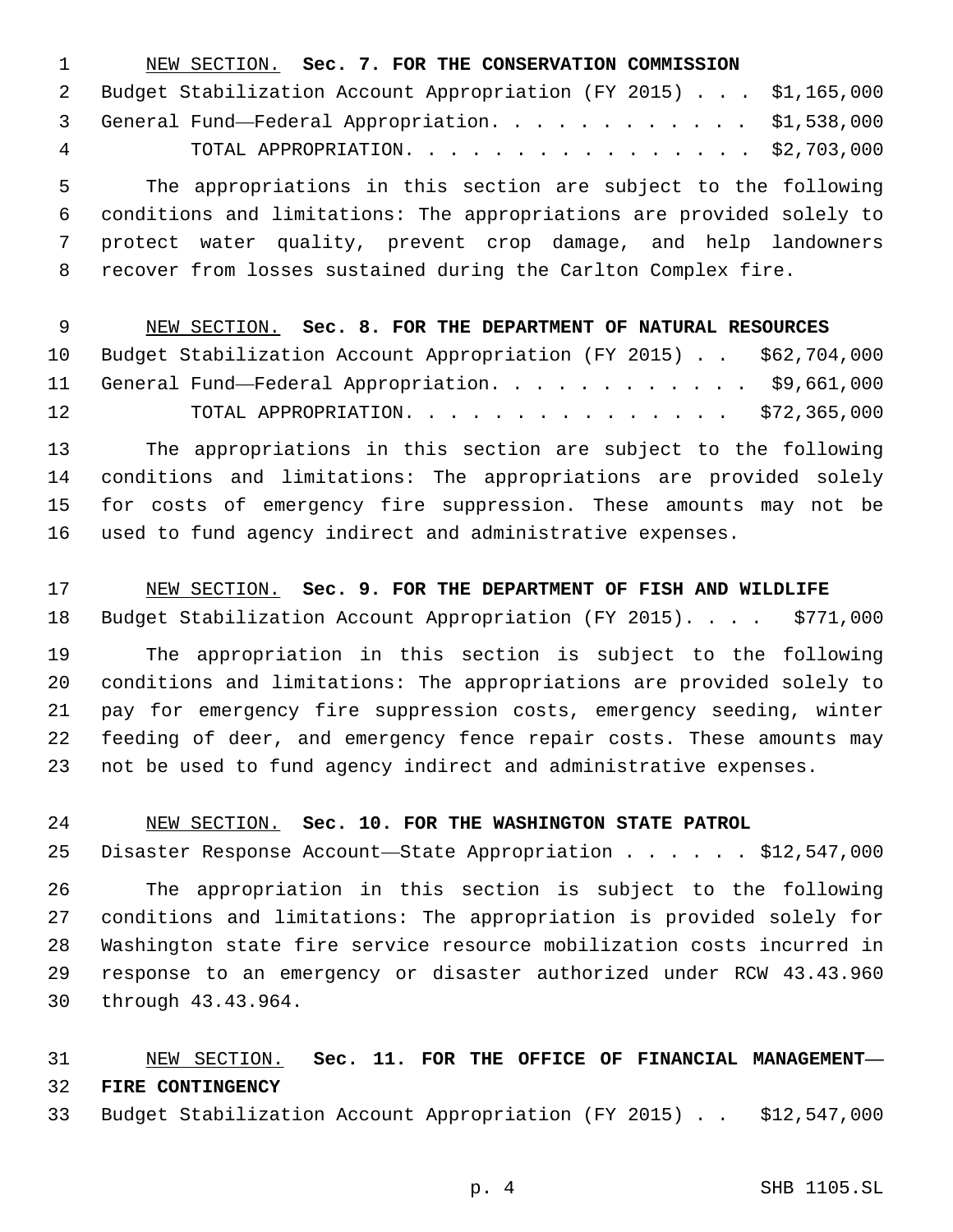The appropriation in this section is subject to the following conditions and limitations: The appropriation is provided solely for expenditure into the disaster response account to be used for any Washington state fire service resource mobilization costs incurred in response to an emergency or disaster authorized under RCW 43.43.960 through 43.43.964.6

# NEW SECTION. **Sec. 12. FOR THE DEPARTMENT OF SOCIAL AND HEALTH SERVICES—DEVELOPMENTAL DISABILITIES DIVISION**

|    | 9 General Fund—State Appropriation (FY 2015) \$10,625,000 |  |
|----|-----------------------------------------------------------|--|
|    | 10 General Fund—Federal Appropriation. \$10,625,000       |  |
| 11 | TOTAL APPROPRIATION. \$21,250,000                         |  |

 The appropriations in this section are subject to the following conditions and limitations: The appropriations are provided solely to fully satisfy the first amended supplemental judgment and order and second amended final judgment on jury verdict issued by the Thurston county superior court on September 5, 2014, in the case of *Rekhter v. DSHS*, cause no. 07-2-00895-8.

# NEW SECTION. **Sec. 13. FOR THE DEPARTMENT OF SOCIAL AND HEALTH SERVICES—LONG-TERM CARE ADMINISTRATION**

|    | 20 General Fund—State Appropriation (FY 2015) \$24,769,000 |  |
|----|------------------------------------------------------------|--|
|    | 21 General Fund—Federal Appropriation. \$24,875,000        |  |
| 22 | TOTAL APPROPRIATION. \$49,644,000                          |  |

 The appropriations in this section are subject to the following conditions and limitations: The appropriations are provided solely to fully satisfy the first amended supplemental judgment and order and second amended final judgment on jury verdict issued by the Thurston county superior court on September 5, 2014, in the case of *Rekhter v. DSHS*, cause no. 07-2-00895-8.28

 **Sec. 14.** RCW 82.33.020 and 2012 1st sp.s. c 8 s 3 are each 30 amended to read as follows:

 (1) Four times each year the supervisor must prepare, subject to the approval of the economic and revenue forecast council under RCW 33.010:

(a) An official state economic and revenue forecast;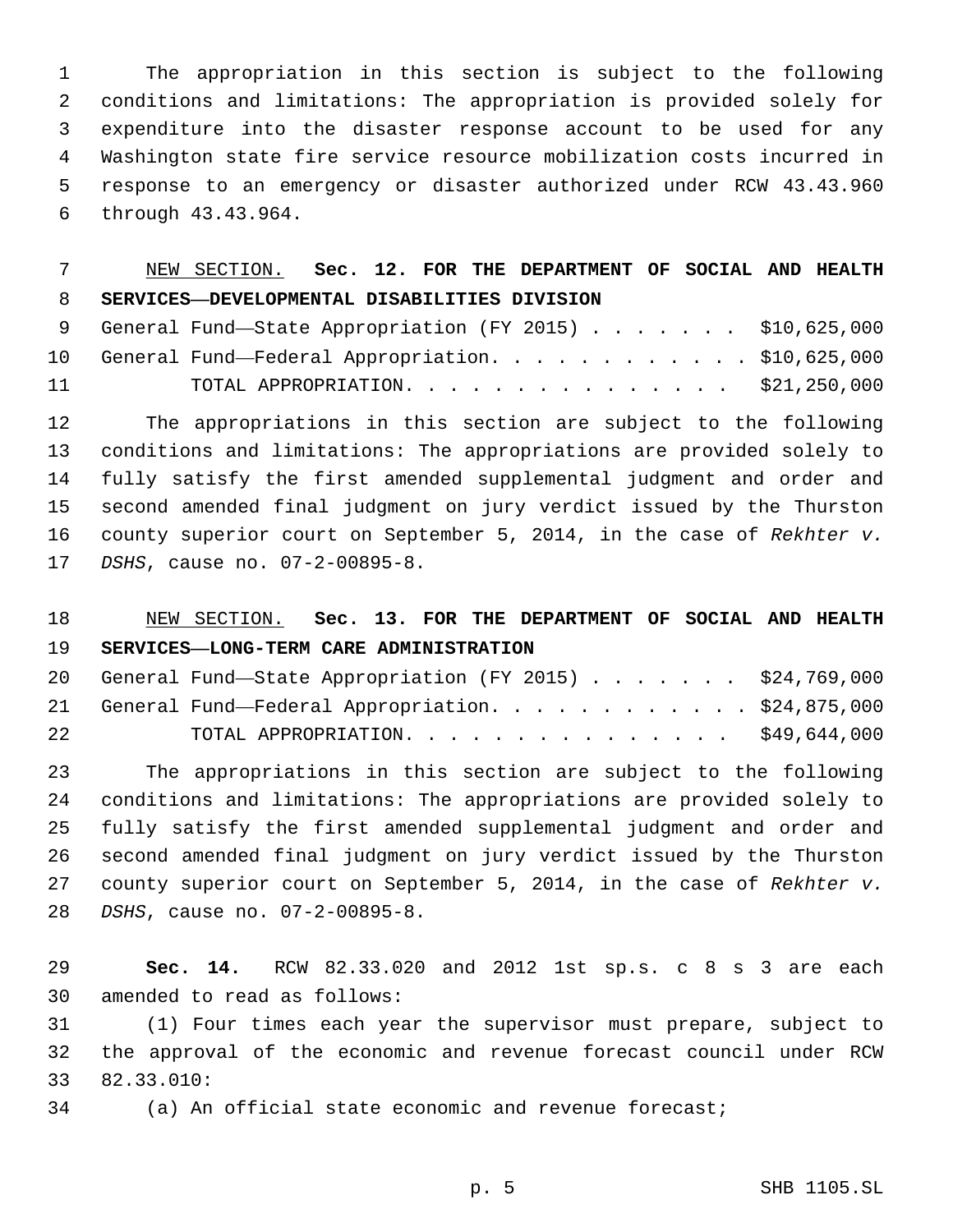(b) An unofficial state economic and revenue forecast based on 2 optimistic economic and revenue projections; and

 (c) An unofficial state economic and revenue forecast based on pessimistic economic and revenue projections.4

 (2) The supervisor must submit forecasts prepared under this section, along with any unofficial forecasts provided under RCW 82.33.010, to the governor and the members of the committees on ways and means and the chairs of the committees on transportation of the senate and house of representatives, including one copy to the staff of each of the committees, on or before November 20th, February 20th in the even-numbered years, March 20th in the odd-numbered years, 12 June 27th, and September 27th. In fiscal year 2015, the March 20th forecast shall be submitted on or before February 20, 2015. All forecasts must include both estimated receipts and estimated revenues in conformance with generally accepted accounting principles as provided by RCW 43.88.037. In odd-numbered years, the period covered by forecasts for the state general fund and related funds must cover the current fiscal biennium and the next ensuing fiscal biennium. In even-numbered years, the period covered by the forecasts for the state general fund and related funds shall be current fiscal and the 21 next two ensuing fiscal biennia.

 (3) All agencies of state government must provide to the supervisor immediate access to all information relating to economic and revenue forecasts. Revenue collection information must be available to the supervisor the first business day following the 26 conclusion of each collection period.

 (4) The economic and revenue forecast supervisor and staff must co-locate and share information, data, and files with the tax research section of the department of revenue but may not duplicate 30 the duties and functions of one another.

 (5) As part of its forecasts under subsection (1) of this section, the supervisor must provide estimated revenue from tuition 33 fees as defined in RCW 28B.15.020.

 (6) The economic and revenue forecast council must, in consultation with the economic and revenue forecast work group created in RCW 82.33.040, review the existing economic and revenue forecast council revenue model, data, and methodologies and in light of recent economic changes, engage outside experts if necessary, and recommend changes to the economic and revenue forecast council revenue forecasting process to increase confidence and promote

p. 6 SHB 1105.SL